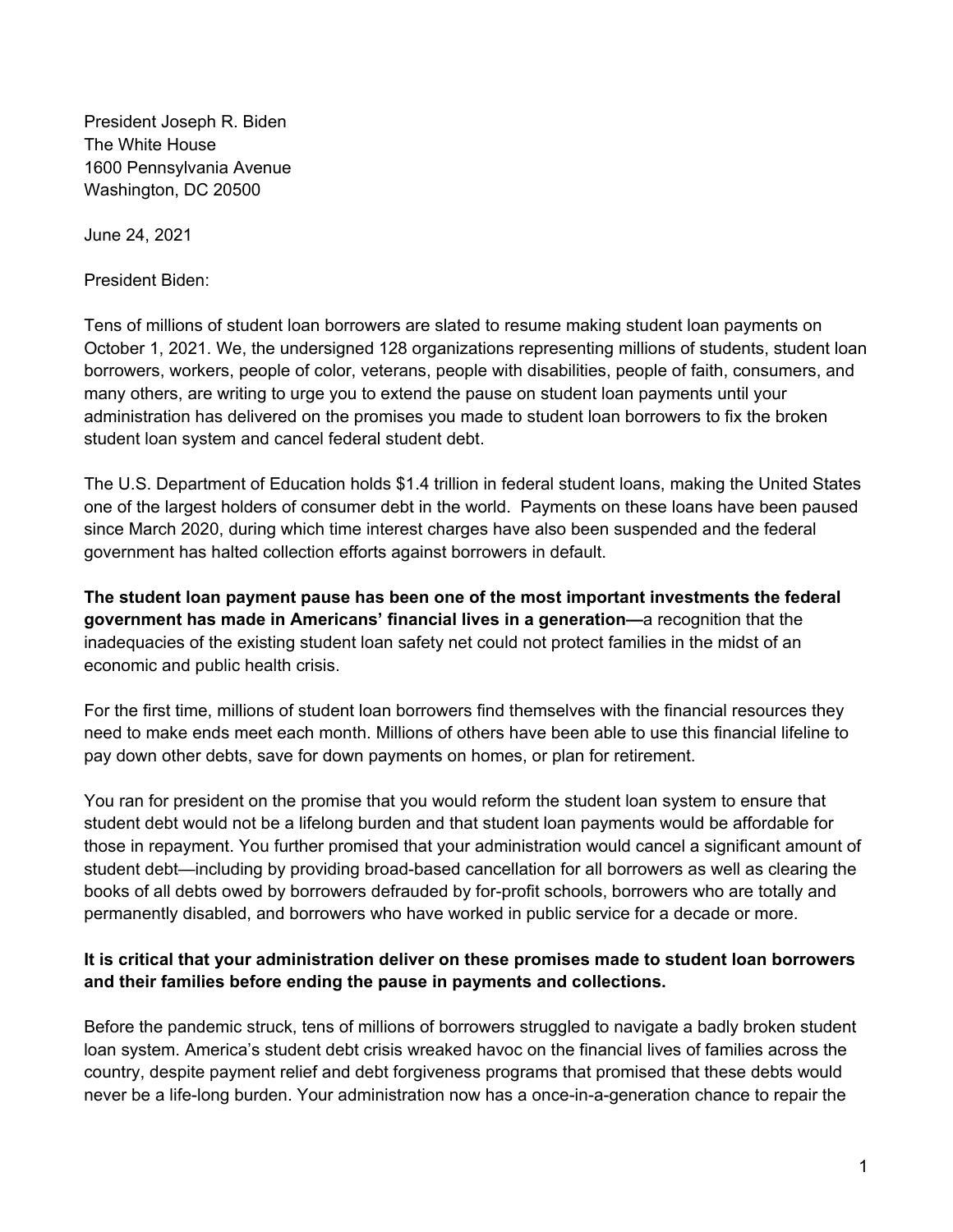damage caused by policy failures at the federal and state level and decades of government mismanagement and industry abuses — an opportunity and an obligation that must be fulfilled before any action is taken to resume monthly student loan payments.

The burden of student debt and the costs of our broken student loan system fall disproportionately on Black and Brown borrowers— those who, as a result of decades of racially discriminatory policies and practices that created and sustain the racial wealth and income gaps, most often lack the familial wealth necessary to avoid taking on student debt.<sup>[1](#page-1-0)</sup> A growing body of evidence also demonstrates that these borrowers disproportionately miss out on existing avenues for debt relief enacted by Congress.<sup>[2](#page-1-1)</sup>

Each day, we are met with new evidence that the student loan system is unable to meet the needs of student loan borrowers and our country. For example, this year alone:

- The Government Accountability Office found that the Public Service Loan Forgiveness program, which was established nearly fourteen years ago, has only cancelled the loans of 124 members of the military, even as hundreds of thousands of borrowers have served.<sup>3</sup>
- The National Consumer Law Center received data through FOIA showing that, as of January 2021, only 32 borrowers had successfully navigated the IDR repayment plans and received cancellation, out of more than 4 million with decades-old debts.[4](#page-1-3)
- The government has identified more than 500,000 people with disabilities who are eligible to have their debts immediately cancelled based on data provided by the Social Security Administration to the Education Department.<sup>[5](#page-1-4)</sup> Instead, they face the looming prospect of another student loan bill.
- The Education Department acknowledged a backlog of nearly 150,000 applications for Public Service Loan Forgiveness-- borrowers who may be forced to pay a student loan bill as they remain stuck in the government's red tape.<sup>[6](#page-1-5)</sup>

<span id="page-1-0"></span> $\overline{a}$ <sup>1</sup> https://www.responsiblelending.org/sites/default/files/nodes/files/research-publication/crl-quicksandstudent-debt-crisis-jul2019.pdf

<span id="page-1-1"></span><sup>2</sup> http://protectborrowers.org/wp-content/uploads/2020/12/Delivering-on-Debt-Relief.pdf#page=10; https://papers.ssrn.com/sol3/papers.cfm?abstract\_id=3712516

<span id="page-1-2"></span><sup>3</sup> https://www.gao.gov/products/gao-21-65?utm\_medium=social;

https://files.consumerfinance.gov/f/documents/201710\_cfpb\_Frotman-Remarks-JAG-School.pdf

<sup>(&</sup>quot;...more than 200,000 servicemembers collectively owe more than \$2.9 billion in student debt.")<br>4 https://protectborrowers.org/idr-brief/.

<span id="page-1-4"></span><span id="page-1-3"></span><sup>&</sup>lt;sup>5</sup> https://www.nclc.org/images/pdf/student\_loans/TPD\_Regs\_Ltr.pdf; See also

https://oig.ssa.gov/sites/default/files/audit/summary/pdf/A-06-17-50281Summary.pdf

<span id="page-1-5"></span><sup>6</sup> https://fsapartners.ed.gov/knowledge-center/library/electronic-announcements/2021-06-14/federalstudent-aid-posts-two-new-quarterly-portfolio-reports-fsa-data-center-and-highlights-recent-changespublic-service-loan-forgiveness-ea-id-general-21-40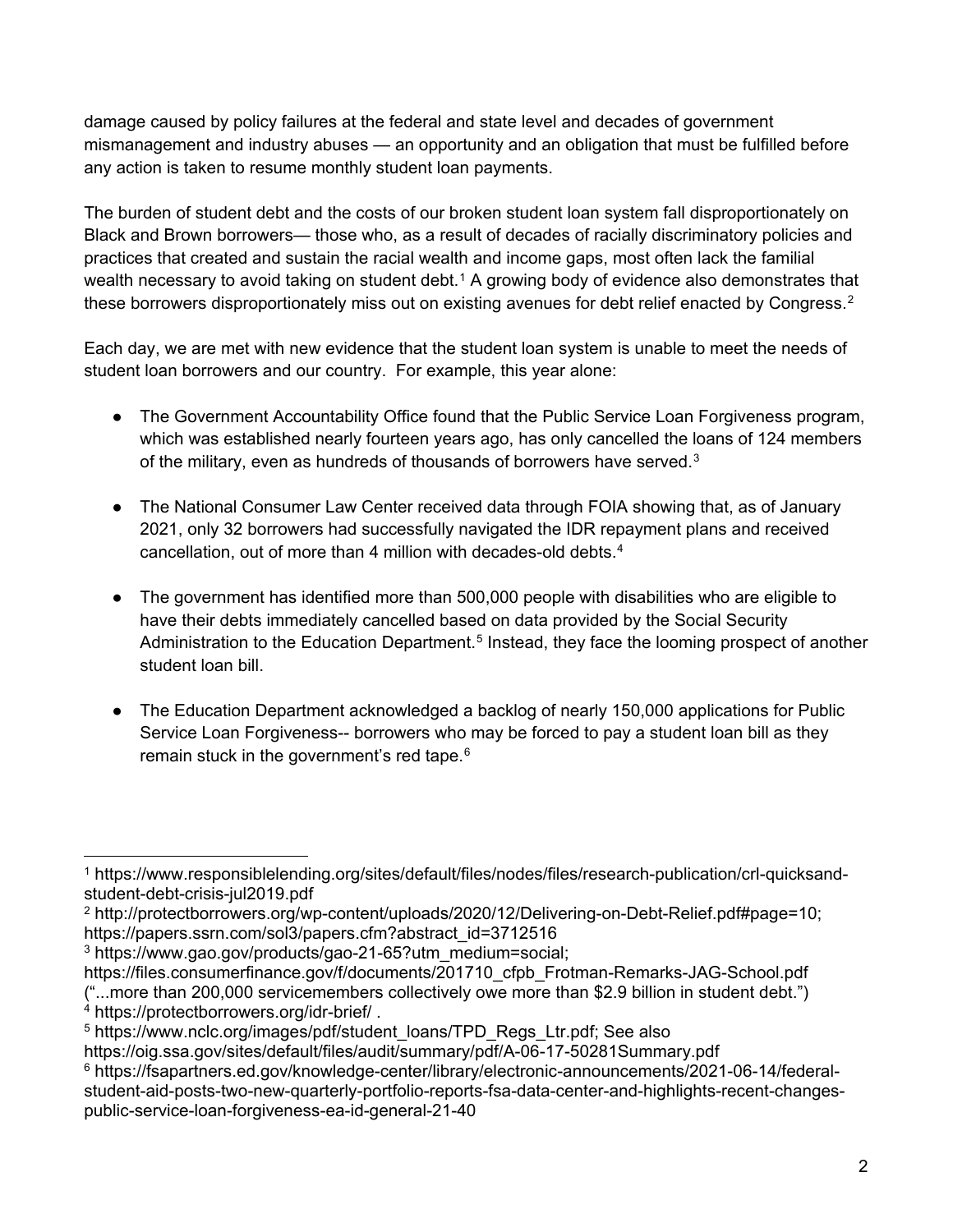● The Education Department also acknowledged a backlog of more than 100,000 applications for Borrower Defense discharges-- the number of unprocessed claims for debt relief due to fraud by a school have climbed by more than 20,000 during the first months of the Biden administration.<sup>[7](#page-2-0)</sup>

These are just a few recent examples of how the student loan system is failing borrowers entitled to immediate debt relief under the law. The prospect of a hasty and reckless return to repayment should be cause for alarm.

That is because the companies responsible for managing this transition and the system itself have repeatedly proven unable to avoid widespread failures even when performing basic functions. For example, in two separate scandals at the height of the pandemic, the Education Department and its student loan contractors improperly garnished the wages of hundreds of thousands of people and damaged the credit reports of nearly five million others.<sup>[8](#page-2-1)</sup>

There is a broad consensus among borrowers, advocates, industry, regulators, enforcement officials, and lawmakers that a rush to resume student loan payments is a recipe for disaster and will result in widespread confusion and distress for student loan borrowers. Before resuming payments on student loans, the Department of Education must undertake significant structural reforms, provide real, immediate relief, and cancel a significant amount of federal student debt. This will ensure that millions of borrowers don't remain trapped in a broken system just as the economy begins to recover.

**For the reasons outlined above, we strongly urge you to take immediate action to extend the current pause on student loan payments.** We look forward to supporting your administration as you take this necessary action and work to deliver on the promises made to student loan borrowers across the country.

Sincerely,

Student Borrower Protection Center Adasina Social Capital AFT- VT Affordable Homeownership Foundation Inc Alaska PIRG Alliance for Youth Action American Association of University Professors American Baptist Home Mission Society American Civil Liberties Union American Federation of State, County and Municipal Employees (AFSCME) American Federation of Teachers American Psychological Association

<span id="page-2-0"></span> $\overline{a}$ <sup>7</sup> https://studentaid.gov/data-center/student/loan-forgiveness/borrower-defense-data

<span id="page-2-1"></span><sup>8</sup> https://www.studentloanborrowerassistance.org/lawsuit-against-devos-ends-fight-for-defaultedborrowers-continues/; https://protectborrowers.org/the-student-loan-industry-failed-borrowers-duringthe-pandemic-even-more-than-we-knew-the-biden-administration-must-act/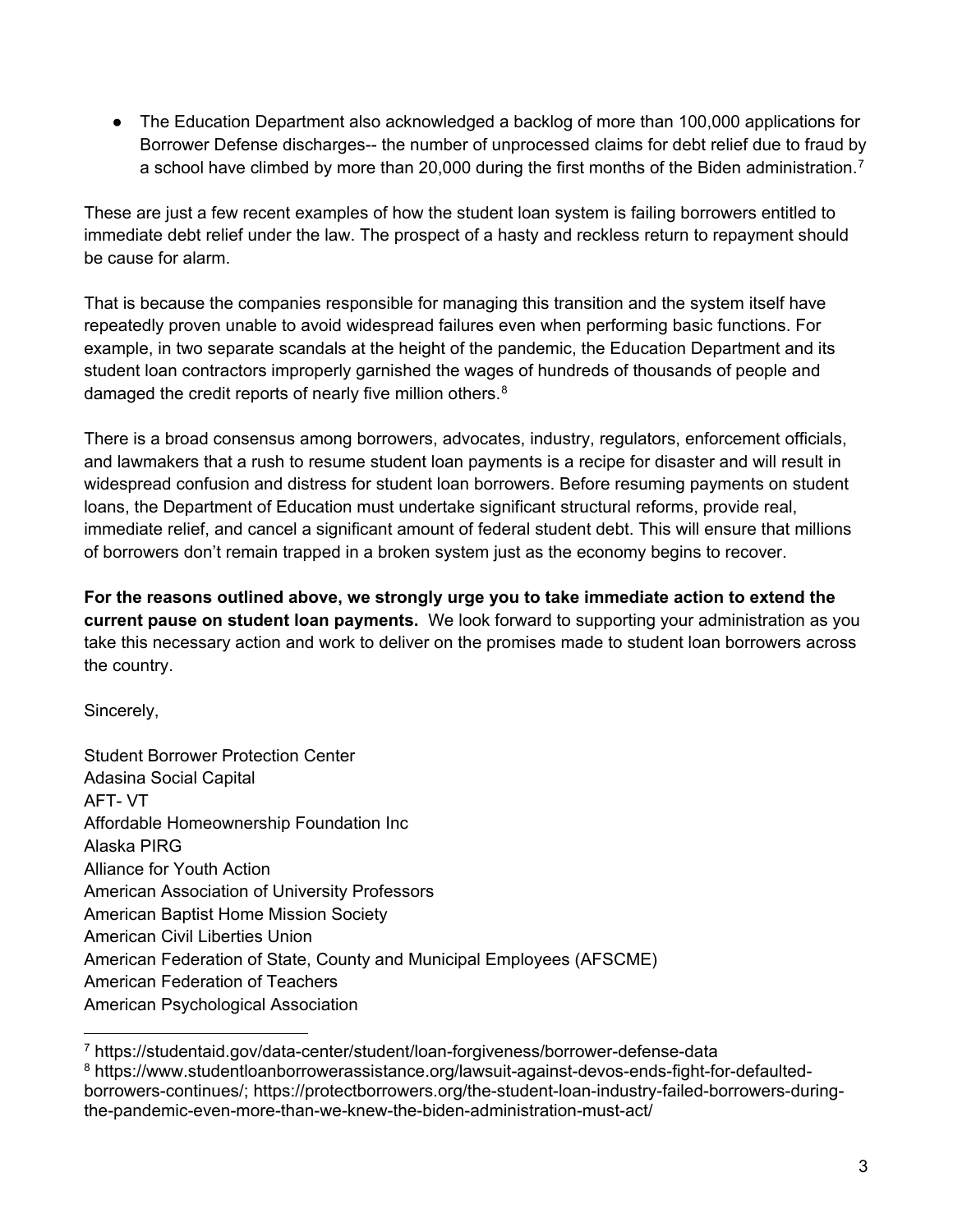Americans for Financial Reform Association of Young Americans (AYA) Bend the Arc: Jewish Action Blue Future California Alliance for Consumer Education (CACE) California Association of Nonprofits Californians for Economic Justice CAMEO - California Association for Micro Enterprise Opportunity Campaign for America's Future Campus Action for Democracy Carolina Jews for Justice Center for Economic Integrity Center for LGBTQ Economic Advancement & Research (CLEAR) Center for Responsible Lending Chapter 335 NTEU Charlotte Center for Legal Advocacy Chicago Consumer Coalition Chicago Foundation for Women Columbia Consumer Education Council Community Service Society of New York Consumer Federation of America Consumer Federation of California Consumers for Auto Reliability and Safety Council on Social Work Education Debt Collective Debt-Free MD, Inc. (Maryland) Economic Mobility Pathways (EMPath) Faith in Action Forward Montana Fossil Fuel Divest Harvard Fosterus Greenpeace US HBCU Collective Hildreth Institute Hope Center for College, Community, and Justice at Temple University Housing and Economic Rights Advocates Indivisible Investor Advocates for Social Justice Jain Family Institute (JFI) JANUS LLC Kentucky Center for Economic Policy League of United Latin American Citizens Legal Action Chicago Legal Aid at Work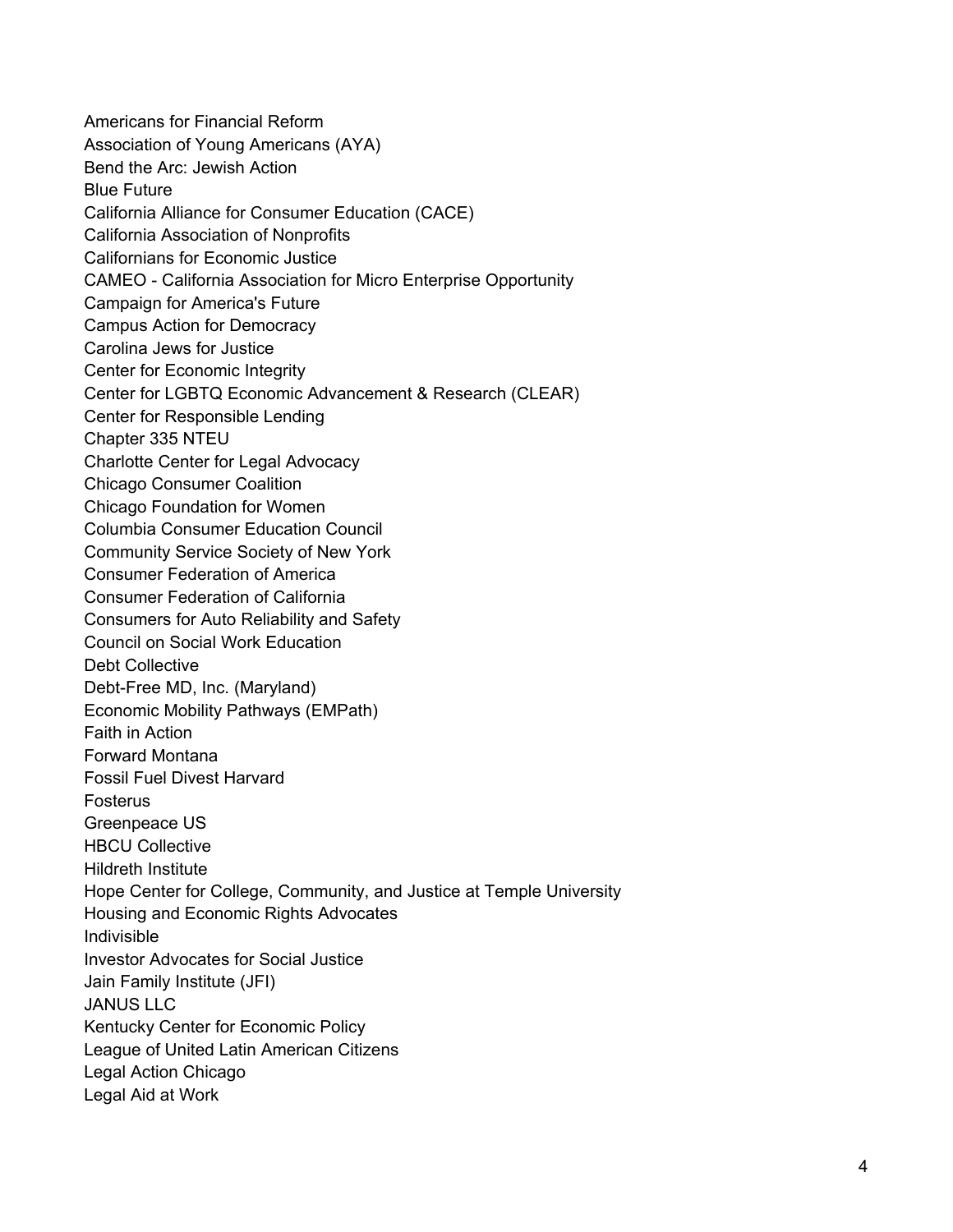Legal Aid Foundation of Los Angeles Maine Center for Economic Policy Maryland Consumer Rights Coalition Massachusetts Affordable Housing Alliance Media Voices for Childrem Minority Veterans of America Mississippi Center for Justice Mobilization for Justice NAACP, Youth & College NASW-CA NASW-NM National Action Network National Association of Consumer Advocates National Association of Graduate-Professional Students National Association of Pediatric Nurse Practitioners National Association of Social Workers National Consumer Law Center (on behalf of its low-income clients) National Disability Rights Network (NDRN) National Education Association National Equality Action Team (NEAT) National League for Nursing National Young Farmers Coalition Navigate Student Loans New Era Colorado New Hampshire Youth Movement New Jersey Citizen Action New Mexico Crisis and Access Line New York Public Interest Research Group (NYPIRG) NextGen California Nonprofit Professional Employees Union, IFPTE Local 70 OCA - Asian Pacific American Advocates Ohio Student Association Our Revolution Partnership for College Completion People's Parity Project Physician Assistant Education Association Progressive Change Campaign Committee Project on Predatory Student Lending Public Citizen Public Counsel Public Good Law Center Public Higher Education Network of Massachusetts (PHENOM) Public Justice Center Public Law Center